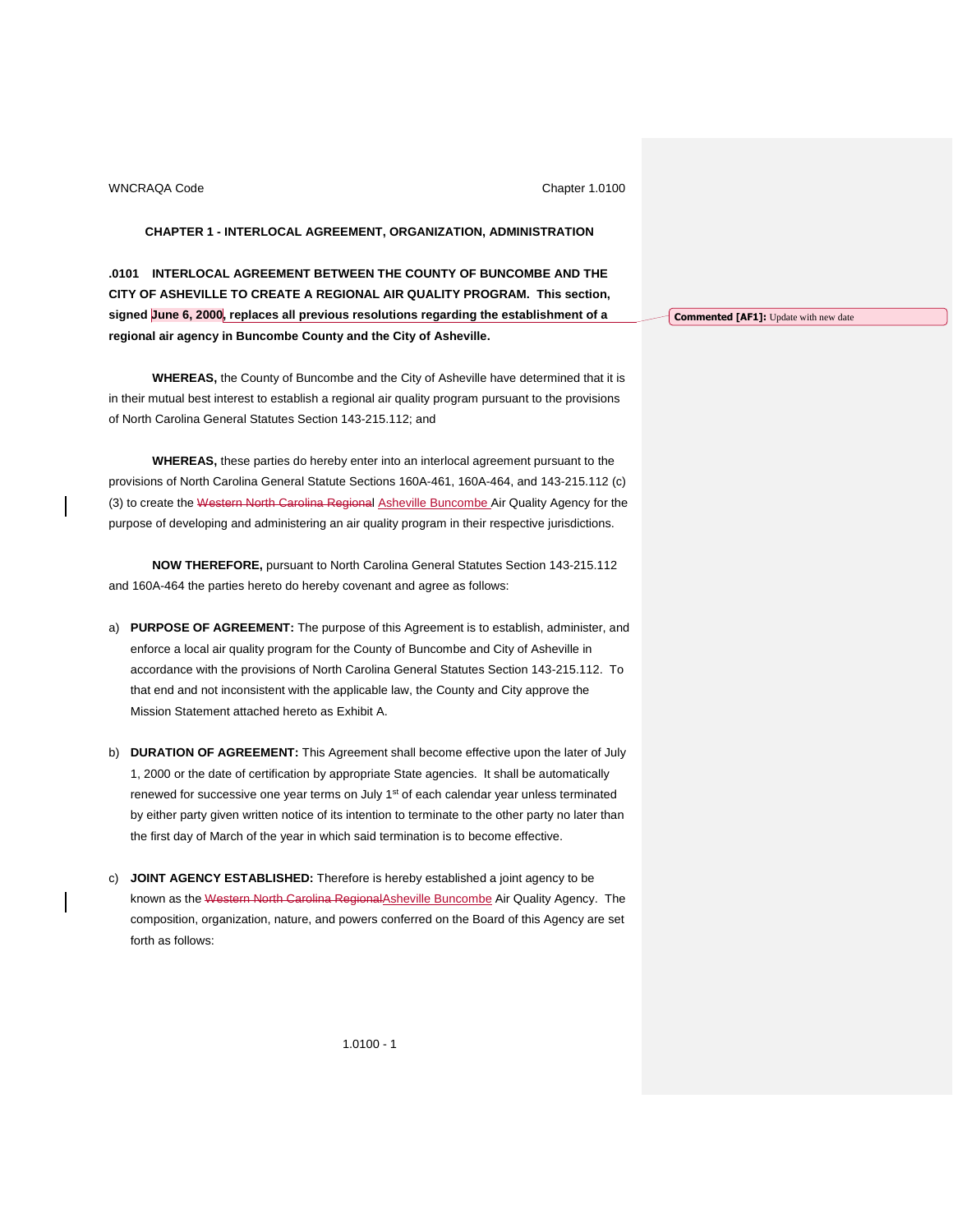- (1) The Board shall consist of five members, three of whom shall be appointed by the Buncombe County Board of Commissioners and two of whom shall be appointed by the Asheville City Council. Members shall be appointed for six-year staggered terms. Initially, one County appointee and one City appointee shall be appointed for two-year terms. One County appointee and one City appointee shall be appointed for four-year terms, and one County appointee shall be appointed for a six-year term. At the expiration of said terms, all members thereafter shall be appointed for six-year terms. Initial appointments shall be made within thirty days of ratification of this Agreement by both parties.
- (2) The Board shall be responsible for its own internal organization such as the selection of a Chair, Vice Chair, and Secretary. The Board shall have authority to appoint a hearing officer who shall hear appeals on violations not settled during the "just cause" process with Agency staff. He or she shall make a recommendation to the full Board (or majority) to settle the violation. The entity issued the citation will have the opportunity to appear before the full Agency Board and present the entity's information and case on the violation in question.
- (3) The Board shall have the following duties and responsibilities:
	- A) To select the Director according to the Buncombe County personnel policies.
	- B) To advise the Buncombe County Board of Commissioners and Asheville City Council in developing policies and plans to improve air quality programs.
	- C) To consult with the Director about problems relating to management of the Agency and to approve the budgets for the Agency.
	- D) To perform the functions and responsibilities enumerated in N.C.G.S>. 143-215.112(c)(1).
	- E) To have such other duties and responsibilities as these parties may assign to it.

d) **FACILITIES:** From and after July 1, 2000, the Western North Carolina Regional Air Quality Agency shall continue to operate from its current location at 49 Mount Carmel Road in combe County, and shall continue to use the offices and facilities thereon until such time as the facilities are no longer appropriate for Agency staffing needs.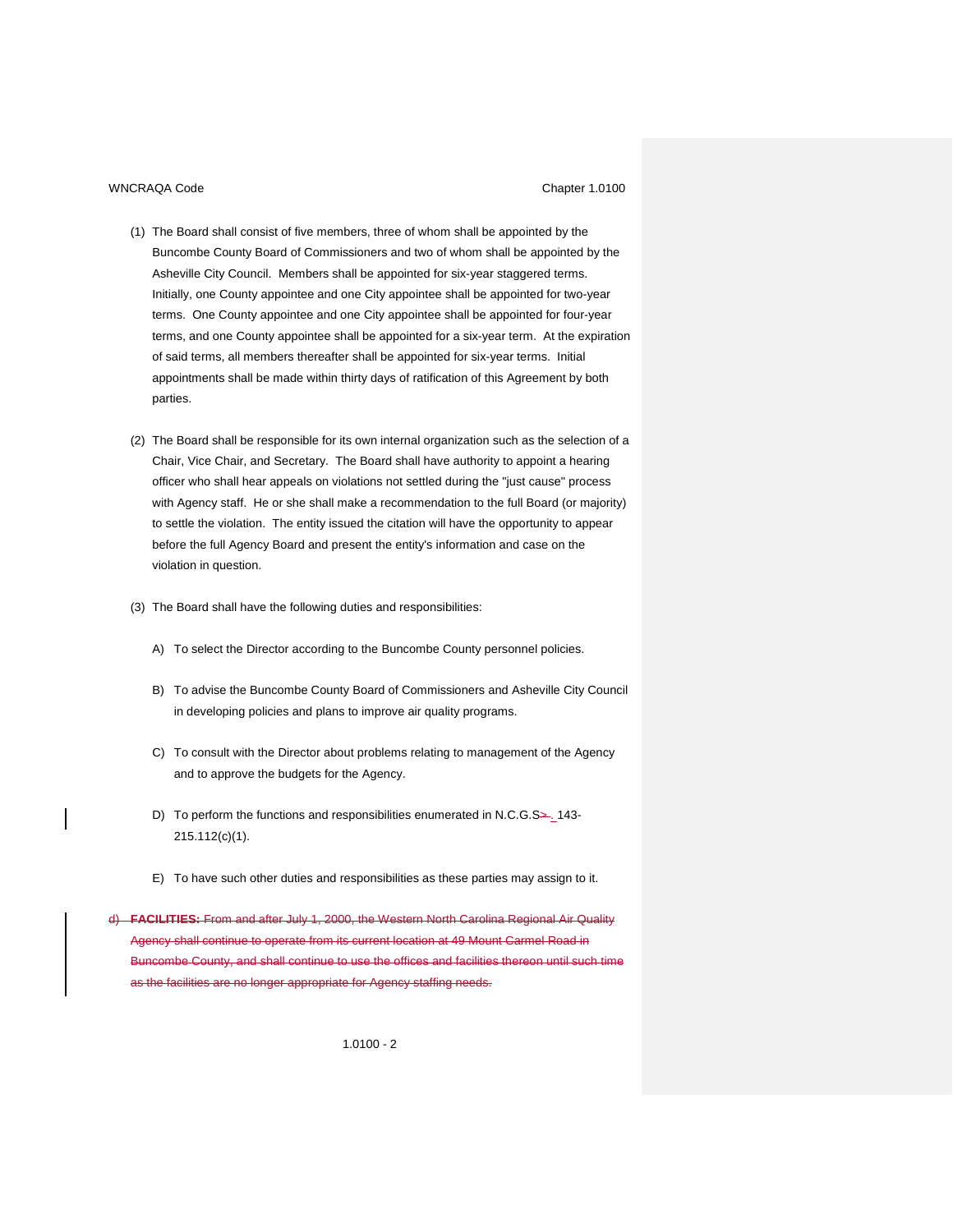## e)d)**PERSONNEL:**

- (1) Staff: The parties hereto agree that since the Agency will not have a personnel office nor a personnel plan, that all Agency staff shall follow Buncombe County personnel policies and procedures and become be employees of Buncombe County. To that end, the parties further agree:
	- A) That the Agency Board will adopt by reference the rules, regulations and procedures applicable to Buncombe County employees for the purpose of personnel administration.
	- B) Buncombe County's personnel department will administer the position classification plan, leave policies, compensation and benefits and personnel records and reporting requirements of the Agency at the direction of the Agency Director.
	- C) The Director of the Agency shall have the authority to employ and discharge staff in keeping with the rules, regulations and procedures referenced in subparagraph (1) above.
- (2) Director: The Director shall be hired by the Board. The entire Board must be present and vote to hire or fire the Director. The Director of the Agency shall be subject to the Buncombe County personnel plan in all respects except for the fact that he or she shall be hired by the Board and shall serve at the pleasure of the Board, and the Board shall establish his or her terms of employment.

f)e) **FINANCESCOUNTY SUPPORT SERVICES:** Buncombe County will provide all bookkeeping, financial, and payroll, and other services as necessary for the Agency<sub>-</sub>, which shall be administered through the Buncombe County Finance Office and the Buncombe County Personnel Office. The Agency will reimburse the County for personnel and financial services in accordance with the County's indirect cost allocation plan that is approved for use for grant funds. The Agency's annual budget shall reflect and maintain a fund balance at least equal to 8% of the Agency's total annual operating budget. The parties hereto anticipate that the Agency will generate sufficient revenues from inspection fees, permits, and federal grants to be self-supporting: but in the event that it is not self-supporting, the Board shall provide the parties hereto at least ninety days notice of any expected shortfall. Each party shall determine if funding is to be made to the Agency from their respective budgets in proportional